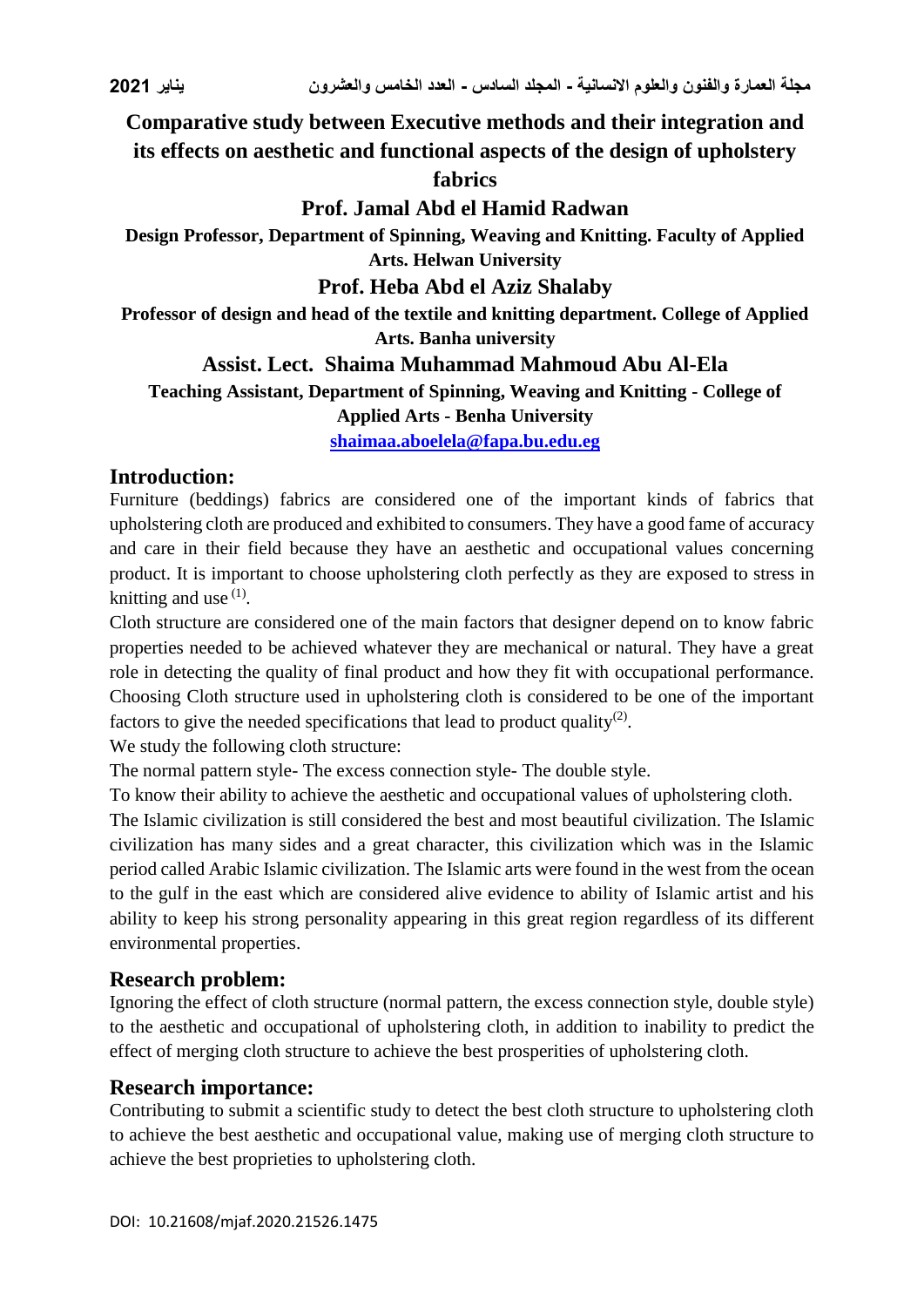## **Research aims:**

Submitting a scientific basis to choose the best cloth structure to achieve the best aesthetic and occupational values of upholstering cloth and knowing the effect of merging cloth structure to improve cloth proprieties.

# **Research hypotheses:**

Using cloth structure (normal pattern, double) affects separately the aesthetic value of upholstering cloth, it also affects (normal pattern, the excess connection style, double style) upholstering cloth prosperities.

# **Research limits:**

- Normal pattern style.
- The excess connection style.
- Double style.
- The used machine is jacquard machine.
- The Islamic art.
- Polyester is the used material.

# **Research methodology:**

The research follows experimental analytical method.

## **Research summary:**

Upholstering cloth is the main factor in designing and modifying the furniture piece and often determines quality, style, scale, importance and the age of furniture piece value greatly. There must be harmony between upholstering cloth and furniture piece, the success of furniture piece depends on the relationship between the cloth used in its clothing and the shape of the furniture piece. The more sophisticated the piece of furniture, the less chance of using different types of cloth to fit together. The type of cloth is used for upholstering chairs, sofas, etc.  $(3)$ .

The current study is concerned with upholstering cloth and knowing the effect of using the following cloth structure (normal pattern, double, excess connection) on the aesthetic and occupational prosperities of the design of upholstering cloth and inspired by Islamic art.

## **First: cloth structure used:**

#### **1- Normal pattern structure**

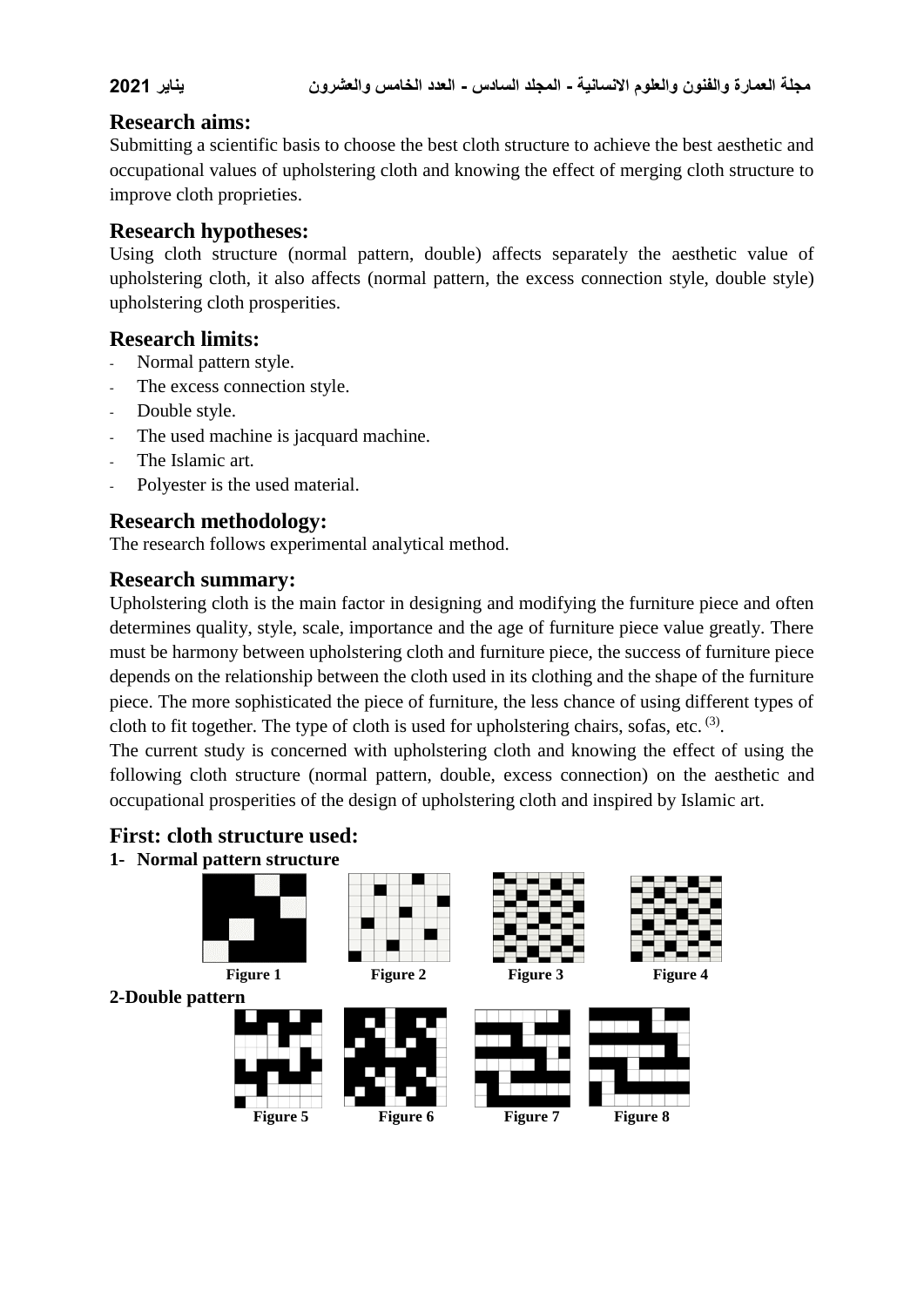#### **3-Normal pattern structure with excess connection**





# **Second: tests and results In the following forms**

The first column is the textile structure (Normal pattern structure).

The second column is the textile structure (Double pattern).

The third column is the textile structure (Normal pattern structure with excess connection).

The fourth column is the textile structure (Double structure with excess connection).

## **First: tensile strength test:**

#### **Tensile strength test results in the direction of wrap:**



Figure (19) shows the effect of each of the cloth structures used (normal - double - normal pattern with excess connection - double with excess connection) on the tensile strength of the cloth in the direction of the warp. polyester has achieved the highest tensile strength in the direction of the warp when using the cloth structure (normal pattern with excess connection, then double, then double with excess connection and then normal pattern)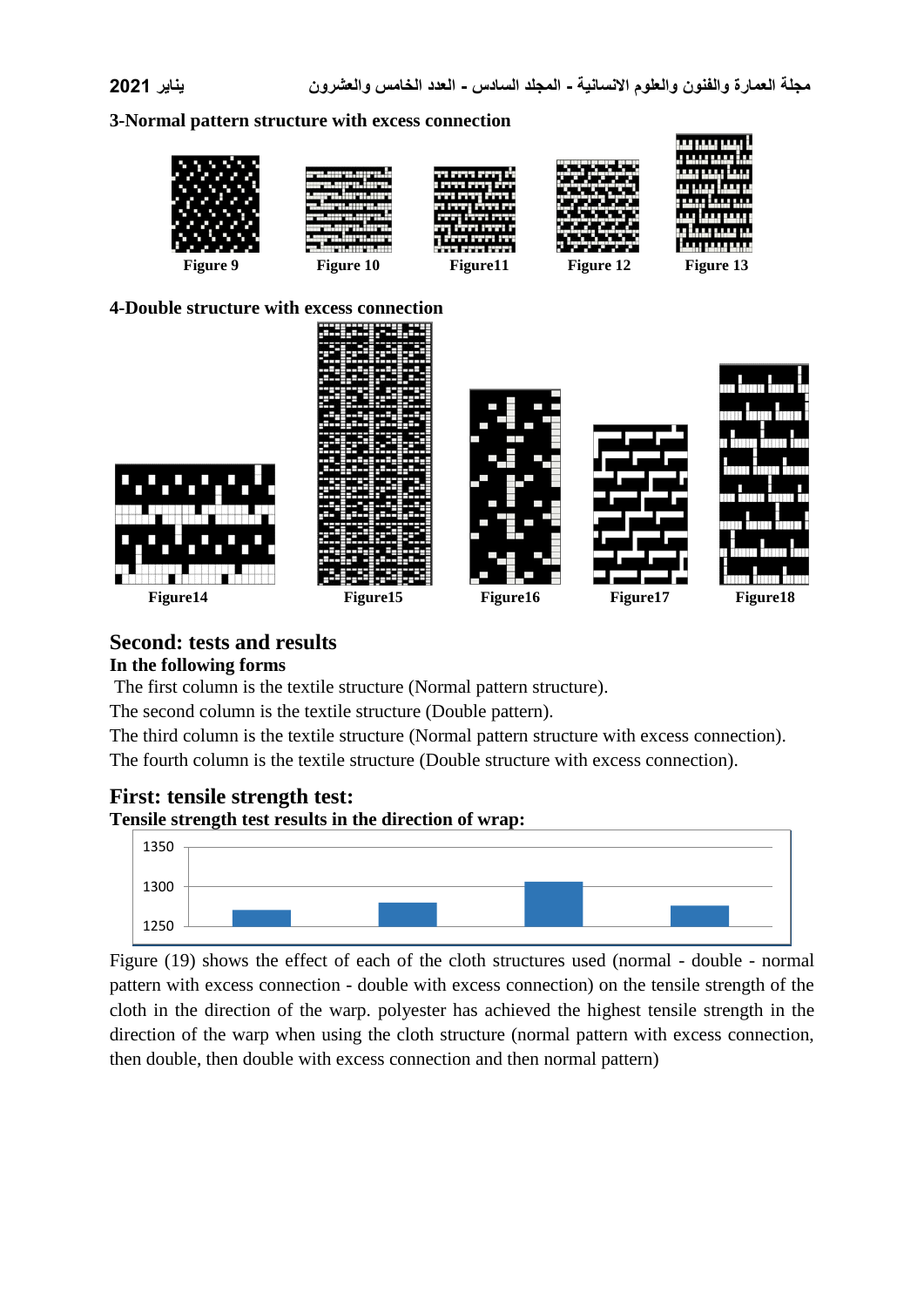## **مجلة العمارة والفنون والعلوم االنسانية - المجلد السادس - العدد الخامس والعشرون يناير 2021**





Figure (20) shows the effect of each of the cloth structures used (normal - double - normal pattern with excess connection - double with excess connection) on the tensile strength of the cloth in the direction excess connection. polyester has achieved the highest tensile strength in the direction of the warp when using the cloth structure (double pattern with excess connection, then double, then normal pattern with excess connection and then normal pattern)

**Second, the elongation test Elongation test results in the direction of warp:**



Figure (21) shows the effect of the cloth structure on the elongation in the direction of the warp. The effect of each of the cloth structures used (normal - double - normal pattern with excess connection - double with excess connection) on the elongation in the direction of the warp. Tensile strength in the direction of warp when using cloth structure (normal pattern with excess connection, then normal pattern, then double, then double with excess connection)

#### **The results of the elongation test in the direction of the excess connection**



Figure (22) shows the effect of each of the cloth structures used (normal - double - normal pattern with excess connection - double with excess connection) on the elongation in the direction of the excess connection and showed that: The polyester material achieved the highest tensile strength in the direction of the excess connection when using cloth structure Double - Double with excess connection - Normal Pattern with excess connection - Normal Pattern).

# **Third, friction resistance test Friction Resistance Test Results:**

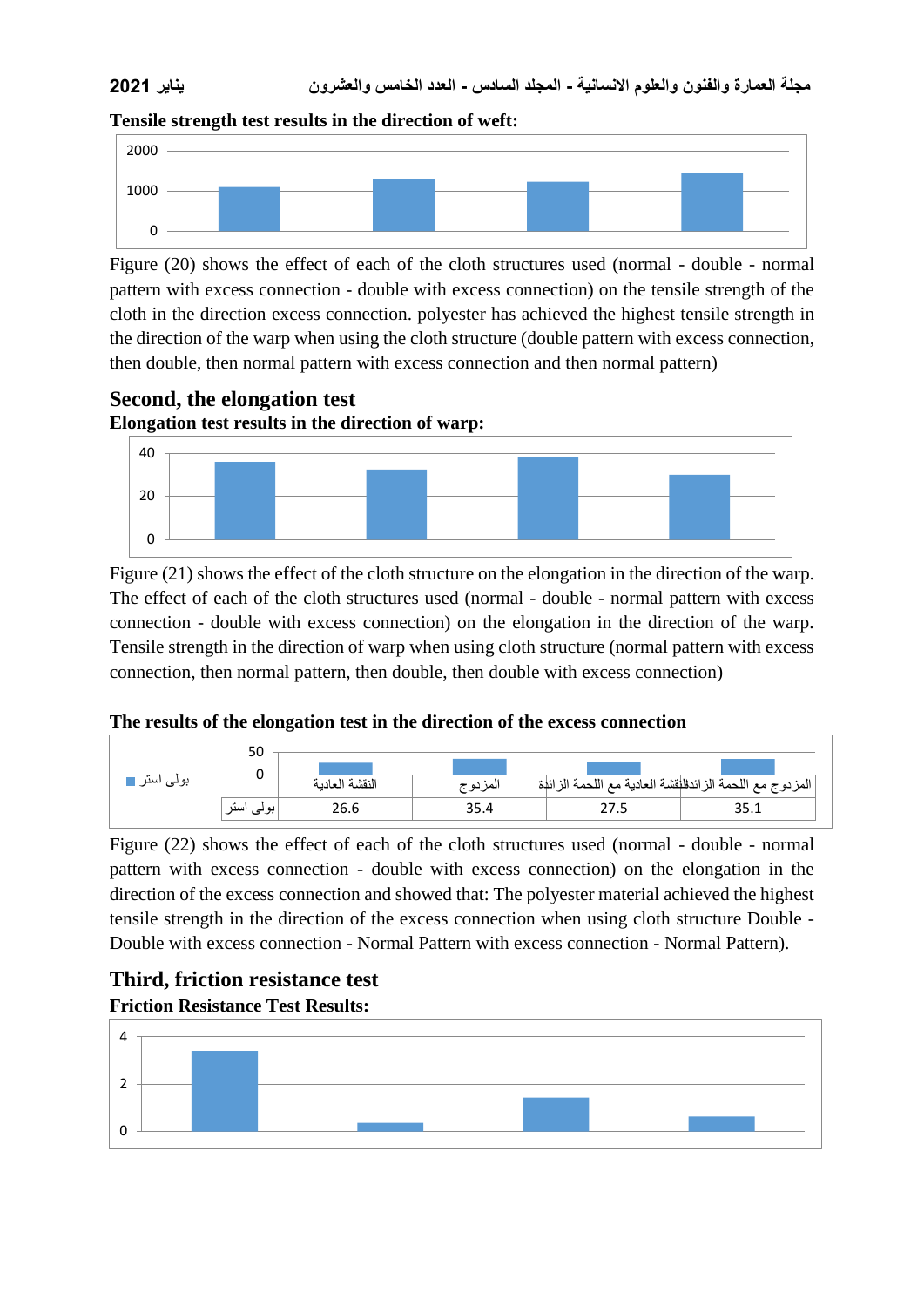**مجلة العمارة والفنون والعلوم االنسانية - المجلد السادس - العدد الخامس والعشرون يناير 2021**

Figure (23) shows the effect of each of the cloth structures used (normal - double - normal pattern with excess connection - double with excess connection) on the cloth resistance corrosion through friction and showed that: The polyester material achieved the highest tensile strength in the direction of the excess connection when using cloth structure Double - Double with excess connection - Normal Pattern with excess connection - Normal Pattern).

## **Fourth, test the weight of the square meter**

**The results of the test weight per square meter of the executed sample:**



Figure (24) shows the effect of each of the cloth structures used (normal - double - normal pattern with excess connection - double with excess connection) on the weight of the square meter of the executed sample and showed that: polyester material has achieved the highest abrasion resistance to abrasion when using cloth structure (Normal pattern with excess connection and then double with excess connection and then double pattern)

#### **Fifth: Fabric thickness test Test sample thickness:**



Figure (25) shows the effect of each cloth structure on the thickness of the **sample Table (8) Results of Ideal Area of cloth Samples Under Study**

| material  | <b>Cloth structure</b> | <b>Quality area</b> |
|-----------|------------------------|---------------------|
| polyester | Normal pattern         | 1,25                |
| polyester | Double                 | 1,57                |
| polyester | Normal pattern+ excess | 1,17                |
|           | connection             |                     |
| polyester | Double+ excess         | 1,26                |
|           | connection             |                     |

## **Recommendations**:

a. The researcher recommends completing further studies and researches on different cloth structure materials and knowing their ability to achieve more aesthetic and occupational values of upholstering cloth.

b. Attention to Islamic heritage is the foundation upon which we build the present and the future.

c. Working to create a contemporary Egyptian Islamic identity for furniture and furnishings instead of tradition.